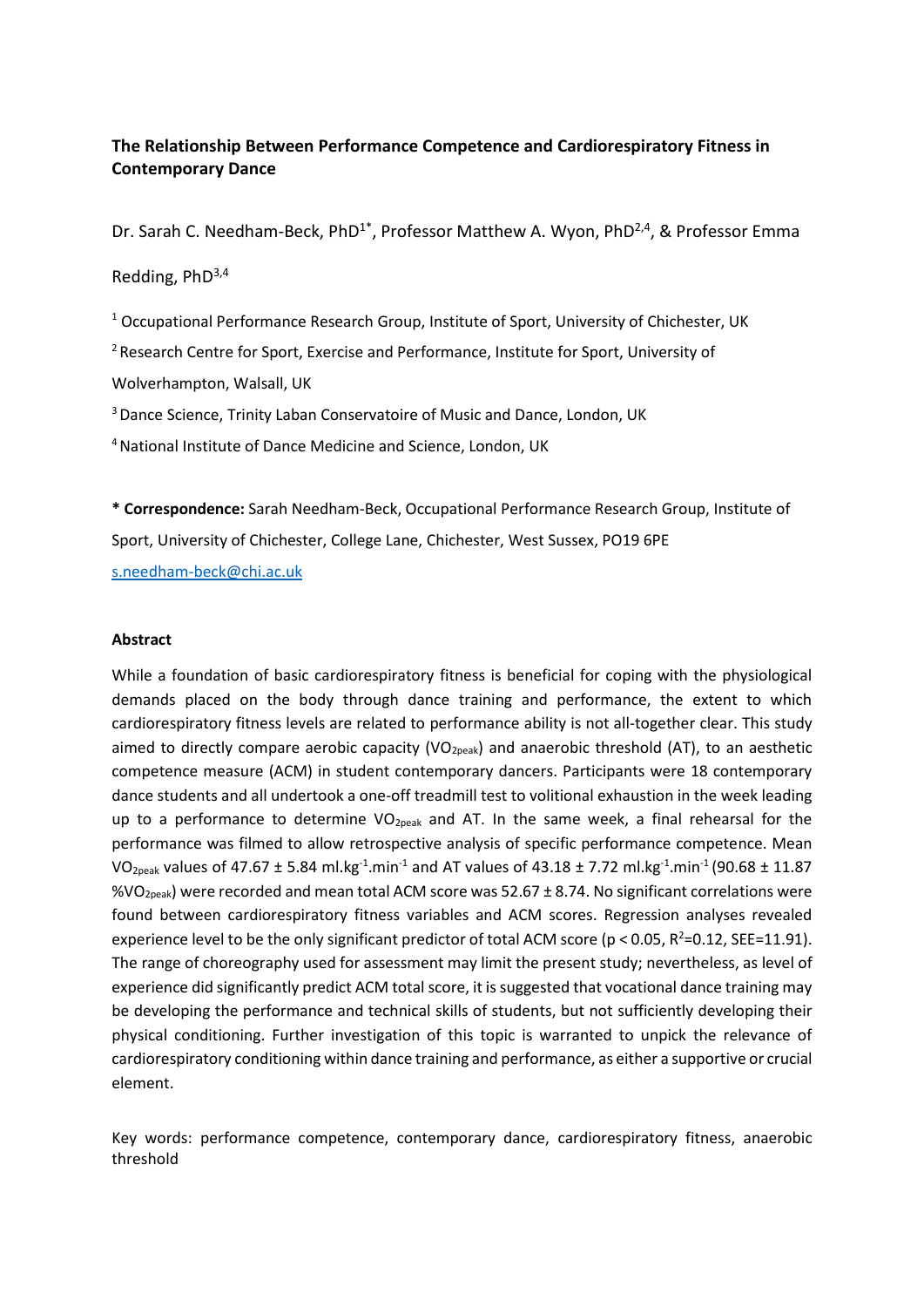### **Introduction**

It is essential to highlight the importance of not just technique and other outwardly visible elements in dance performance, but also foundational physiological elements that underpin actions of the moving body. Koutedakis and Jamurtas,<sup>1</sup> state that "dance performance... is a rather complex phenomenon made up of many elements that have direct and indirect effect on outcome" (p. 651– 652). Sport coaching has started to focus on the 'aggregation of marginal gains'.<sup>2</sup> In this training philosophy, every factor that could marginally impact performance is acted upon and improved on the basis that the accumulation of all small gains will lead to a significant improvement overall.<sup>2</sup> Sir Dave Brailsford, former Performance Director of British Cycling and General Manager of Team Sky, is often cited for adopting this training approach, throughout which it is emphasised that the basics have to be right first in order for these marginal gains to take effect, including elements such as nutrition, training, and sleep quality.<sup>2</sup> Approaches such as this speak to the complex and multi-disciplinary nature of elite performance enhancement work and the importance of physical and psychological foundations upon which to build technique and skill based elements.

In dance of all genres, technical aspects are often the sole focus of training; however, the importance of cardiorespiratory fitness in dance training and performance has been a topic of investigation in previous research.<sup>1,3-14</sup> Within this body of research, it is suggested that the importance of cardiorespiratory fitness for dancers goes beyond the potential benefit to aesthetic or performance ability of the dancer that is outwardly observable during performance and extends to general health benefits, fatigue resistance, and the dancers' overall ability to cope with the physiological demands placed upon them by training and performance. Previous research has; however, consistently reported low cardiorespiratory fitness levels in various dance populations,<sup>5,12</sup> yet the extent to which this impacts upon the observable performance ability of the dancer is not clear.

A further difficulty of assessing performance ability in dancers is presented for research of this nature. Outcome measures within sports are often clearly defined and relate to maximum attainable speeds, distances, and heights as well as winning or losing. Defining clear outcome measures within noncompetitive dance forms is more challenging, although the necessity of these in order to be able to assess the efficacy of any training intervention is particularly noted within dance science research. Various qualitative measures for scoring or judging the performance ability or performance/ aesthetic competence of dancers have been developed for use in previous research.<sup>8,15,16,3,11,4</sup> Measures commonly assess aspects such as posture/ alignment, skill/ technique, space, time/ rhythm, energy, phrasing, control, and performance quality/ presence, with descriptors given for each characteristic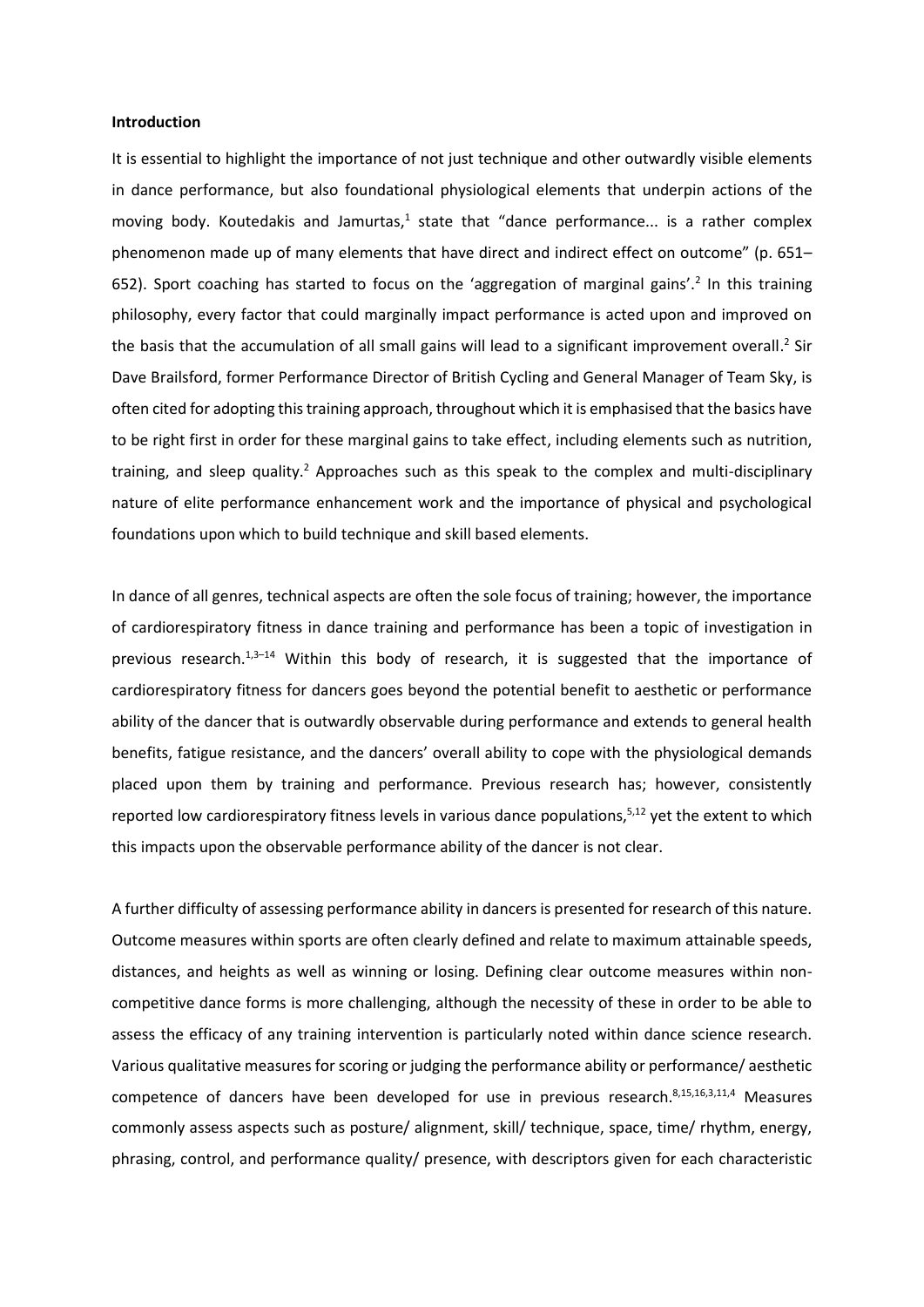to aid scoring. Previous studies have attempted to document the direct relationship between fitness components and performance ability, as measured by such tools, and present conflicting results. Direct correlational analysis made between cardiorespiratory fitness levels (expressed as  $VO<sub>2max</sub>$  or HR response to the dance aerobic fitness test) and measures of aesthetic competence have found no significant relationship between these variables.<sup>4,8</sup> Indirect links have, however, been drawn between cardiorespiratory fitness and performance ability, through significant differences documented between fitness levels in dancers of different ranks in classical ballet (principals, soloists, first artists, and corps de ballet/ artists)<sup>17-19</sup> and in student and professional contemporary dancers.<sup>20</sup>

Through the previous body of available literature, the extent to which a dancers' cardiorespiratory fitness level is directly related to the performance ability of that dancer is not all-together clear. It seems that professional dancers, and higher ranked professionals in ballet, have greater cardiorespiratory capacity than students,<sup>5,20</sup> and lower ranked professionals in ballet,<sup>17-19</sup> but correlational studies have found no significant relationship between aerobic fitness measures and measures of aesthetic competence.<sup>4,8</sup> A number of benefits to higher cardiorespiratory fitness levels amongst dancers are seen to exist; however, we are currently only at the beginning of our understanding of how this translates in an individual dancer's outwardly visible skill and overall performance ability. Therefore, the aim of the present study was to directly compare aerobic capacity (VO2peak) and anaerobic threshold (AT), to a measure of aesthetic competence (ACM) in various levels of student contemporary dancers, to further examine the relationship.

#### **Methods**

A correlational, cross-sectional design was employed whereby two groups of student dancers undertook testing on a one-off basis.

## **Participants**

Required sample size was calculated as 12 for magnitude of effect at 90% confidence intervals, based upon data provided by Angioi et al.<sup>3</sup> Participants were 18 vocational contemporary dance students (14 female, 4 male) enrolled on either the first year of a Bachelor of Arts (BA) contemporary dance (UG; 7 female) or Masters of Arts (MA) dance performance (PG; 7 female, 4 male) degree programme. Basic anthropometric data collected including age (yrs), stature (m), mass (Kg), and calculation of body mass index (BMI; Kg.m<sup>-2</sup>) are displayed in Table 1.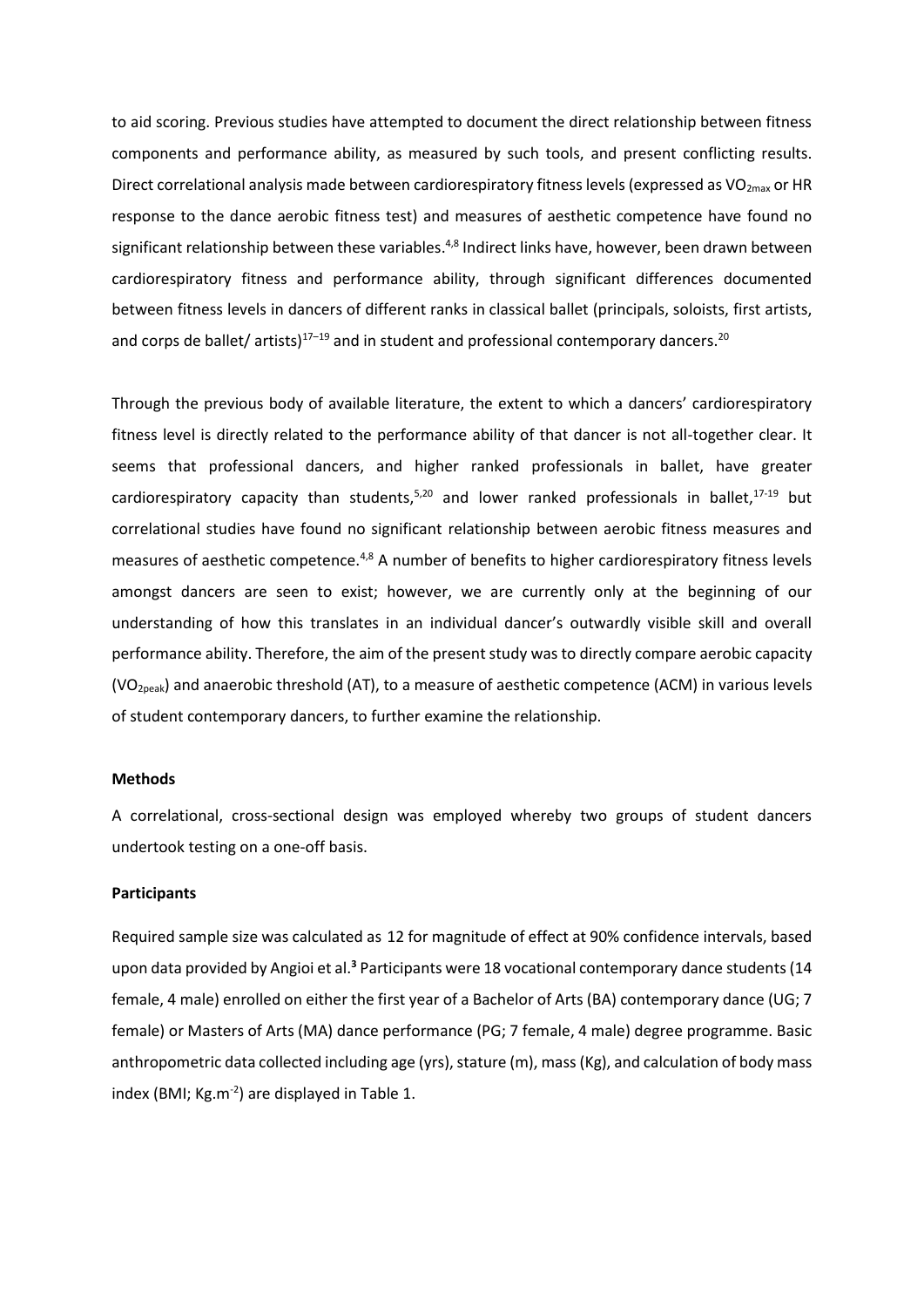| Gender                 | <b>Experience</b> | Age<br>(yr)   | Height<br>(m)   | <b>Mass</b><br>(Kg) | <b>BMI</b><br>$(Kg.m^{-2})$ |  |
|------------------------|-------------------|---------------|-----------------|---------------------|-----------------------------|--|
| Female<br>$(N = 7)$    | UG                | $20 \pm 1.25$ | $1.63 \pm 0.11$ | $56.57 \pm 10.49$   | $21.26 \pm 3.52$            |  |
| Female<br>$(N = 7)$    | PG                | $24 \pm 3.00$ | $1.65 \pm 0.03$ | $57.21 + 4.54$      | $20.90 \pm 1.50$            |  |
| <b>Male</b><br>(N = 4) | PG                | $23 \pm 1.26$ | $1.76 \pm 0.05$ | $68.50 \pm 5.57$    | $22.13 \pm 1.79$            |  |

**Table 1. Participant anthropometric data by gender and level of experience (N = 18).** 

Data are presented as mean ± standard deviation. UG = Undergraduate student dancers, PG = Postgraduate student dancers.

The study received full ethical approval from the Institutional Research Ethics Committee prior to participant recruitment. All participants were over 18 years of age (range 18-30 years) and free from injury and illness at the time data collection. All participants were informed of possible risks and benefits of their participation prior to signing an approved informed consent document.

### **Procedures**

Participants undertook a one-off treadmill test to volitional exhaustion to determine VO<sub>2peak</sub> and AT in the week leading up to a performance. In the same week, a final rehearsal for the performance was filmed to allow retrospective analysis of specific performance ability/ aesthetic competence. By using the final week before performance, the study aimed to capture the physiological condition of participants as close as possible to performance of the specific piece of repertoire examined.

#### Cardiorespiratory fitness testing

The adopted protocol followed specific recommendations made for testing dance populations, whereby the total time of the test is minimised. $^{21}$  Initial start speed for the test was set based upon the corresponding speed at a heart rate of 120 b.min<sup>-1</sup> for each individual participant during a fiveminute warm up (range 6-9 Km.h<sup>-1</sup>). During the test, speed was increased by 1 Km.h<sup>-1</sup> every 1 minute at a constant incline of 1%, until volitional cessation or until two of the following criteria were achieved: heart rate within 10 b.min<sup>-1</sup> of age-predicted maximum, respiratory exchange ratio (RER) above 1.15, VO<sub>2</sub> plateau despite increase in speed, or inability to match treadmill speed. Throughout the test, participants wore a telemetric gas analyser (Metamax 3B, Cortex Biophysik GmbH, Germany) and a heart rate monitor (Polar, Polar Electro, Finland). On completion, participants cooled-down by walking at a speed of 5-6 Km.h<sup>-1</sup> for a further 5 minutes or until a heart rate value of less than 100 b.min-1 was achieved.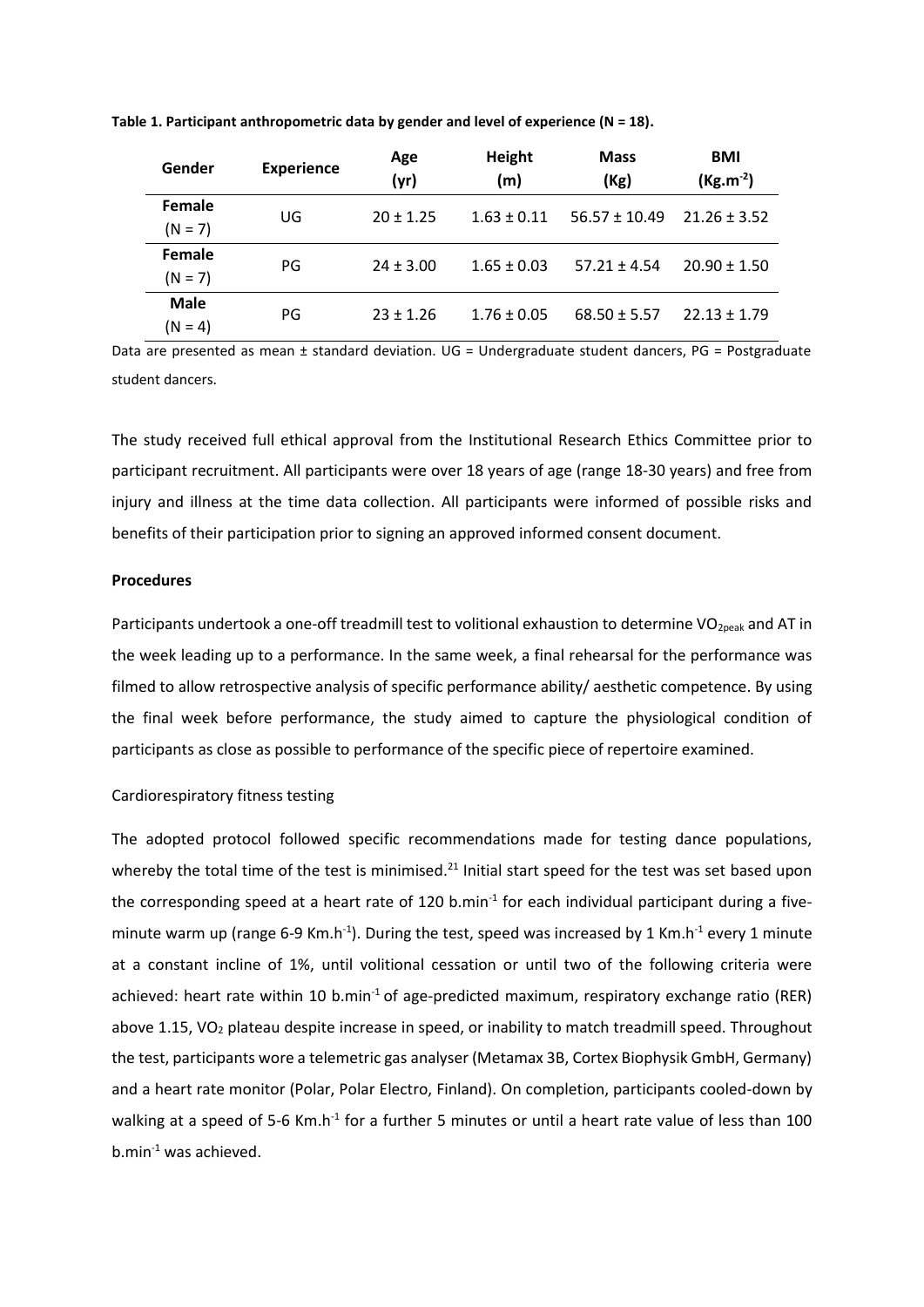#### Aesthetic competence testing

Due to its previous use in assessing the correlation between dance performance scores and aerobic fitness measures, the aesthetic competence measure (ACM) was used within the present study, as designed, validated, and used by Angioi et al.<sup>3</sup> and used again later in a study comparing developments in physicality and aesthetic competence pre- and post-training intervention. <sup>4</sup> During assessment using the ACM participants are given a rating from 1 to 10 for seven individual criteria: control of movements, spatial skills, accuracy of movements, technique, dynamics, timing, and rhythmical accuracy, performance qualities, and overall performance (for full description see Angioi et al.<sup>3</sup>). This measure demonstrated high inter-rater and intra-test-retest reliability in the initial reliability study.<sup>3</sup>

Video footage of each dancer was obtained from a final rehearsal in the week leading up to a performance. Full-cast rehearsals were filmed in order to retain spatial and timing characteristics of the piece and replicate performance as closely as possible. From rehearsal footage, a single film was produced, which included approximately 90 seconds of footage of each participant in turn, during which the individual participant was clearly visible. One external contemporary dance educator, with 18 years of experience, was recruited to undertake judging of the film. The judge was not familiar with any of the performance pieces or participants. Use of filmed footage allowed guidelines for scoring, as outlined by Angioi et al.<sup>3</sup>, to be followed, with the judge instructed to "1. to mark all dancers from the video on the same day, 2. not to rewind the video clips at any time once the scoring procedure had begun, 3. to perform the assessment during the first hours of the morning on a pre-arranged specific day, and 4. to follow the scoring guidelines." (p.117).

## **Data analysis**

All breath-by-breath data from the treadmill test was smoothed using a 6 breath moving average, followed by a reduction to 30 second average values, in accordance with suggested methods of previous literature.<sup>22,23</sup> All data points were reported as relative VO<sub>2</sub> (ml.kg.<sup>-1</sup>min<sup>-1</sup>) due to the weight bearing nature of the activity. VO<sub>2peak</sub> was reported, as the majority of participants did not fulfil criteria of a maximal effort, and was calculated as the highest 30 second average data point following smoothing procedures. Anaerobic threshold was determined using the V-slope method,<sup>24</sup> taken as the point at which VCO<sub>2</sub> output increased relative to VO<sub>2</sub> intake and expressed as both VO<sub>2</sub> (ml.kg<sup>-1</sup>.min<sup>-1</sup>) and %VO<sub>2peak</sub>. Scores provided for each of the seven categories of the ACM were used to calculate a total score for each dancer.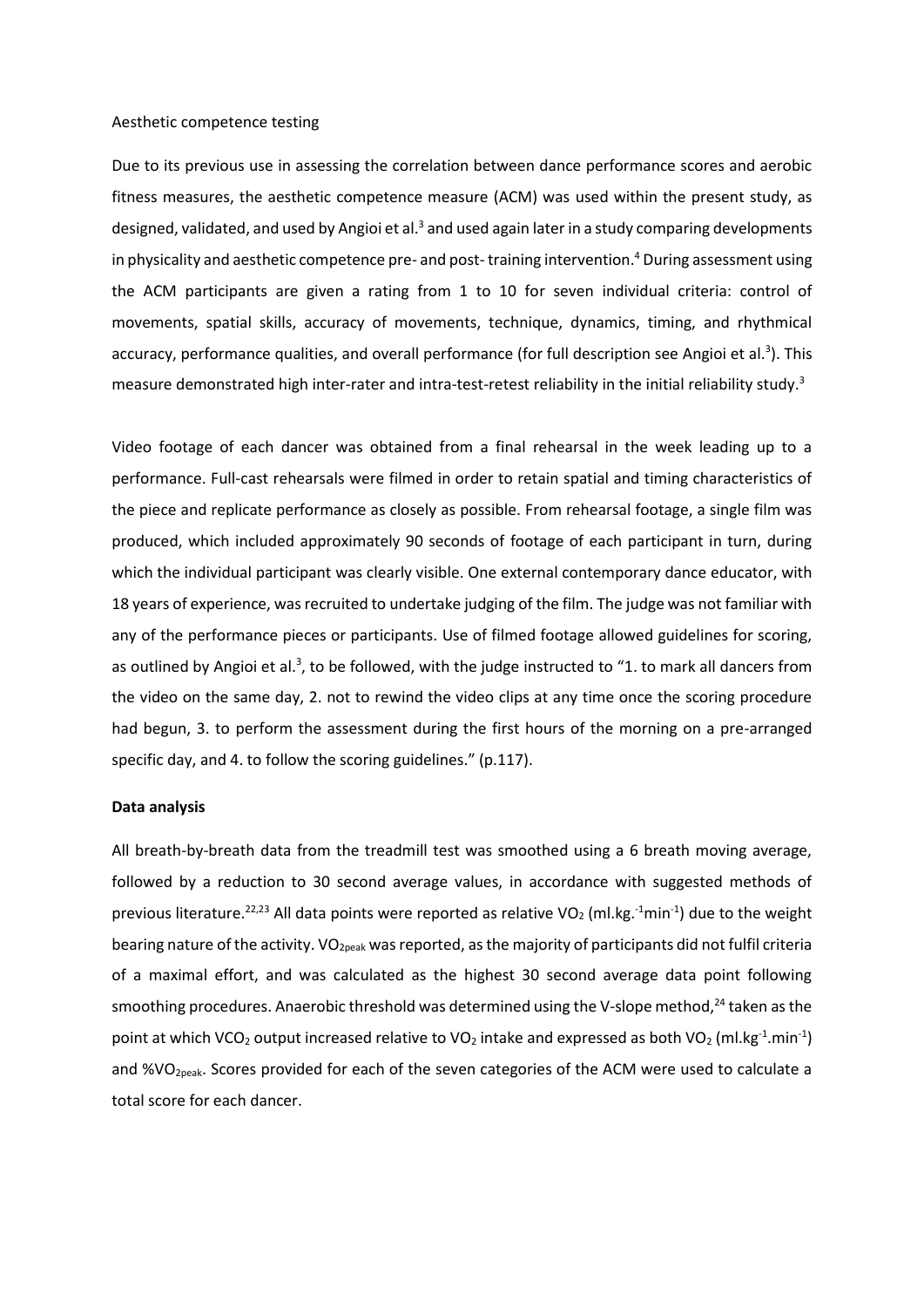The accepted p-value for significance was set at  $p < 0.05$  for all statistical analyses. All variables were checked for normal distribution using the Shapiro-Wilk statistic. All data were normally distributed. Pearson's r correlation analyses were run to assess the relationship between each of the seven criteria separately on the ACM as well as total score, and measured VO<sub>2peak</sub>, AT (ml.kg<sup>-1</sup>.min<sup>-1</sup>), and AT% (%VO<sub>2peak</sub>). To ensure that all variance in scores (fitness and performance ability) were taken into account in the analysis, correlations were run for mean values as displayed in Tables 2 and 3 and not split by gender or experience level. Stepwise multiple regression analyses were also undertaken to establish which, if any, cardiorespiratory fitness variables or participant classifications were able to predict ACM total score. The independent variables were experience level, gender, VO<sub>2peak</sub> (ml.kg<sup>-</sup> <sup>1</sup>.min<sup>-1</sup>), AT (ml.kg<sup>-1</sup>.min<sup>-1</sup>), and AT% (%VO<sub>2peak</sub>), and the dependent variable was total ACM score. R<sup>2</sup> values were reported as an estimate of effect size and standard error of the estimate (SEE) scores account for the amount of error in the prediction.

## **Results**

Mean VO<sub>2peak</sub> values of 47.67 ±5.84 ml.kg<sup>-1</sup>.min<sup>-1</sup> and AT values of 43.18 ±7.72 ml.kg<sup>-1</sup>.min<sup>-1</sup> (90.68 ±11.87 %VO2peak) were recorded. Males participants recorded higher aerobic fitness levels, and PG female VO<sub>2peak</sub> values were higher than those of UG females (Table 2).

| Gender              | Level of<br><b>Experience</b> | VO <sub>2peak</sub><br>$(ml.kg^{-1}.min^{-1})$ | AT<br>$(m1 \text{ kg}^{-1} \cdot m1 \text{ m}^{-1})$ | AT%<br>$(% \mathcal{N}^{\prime }\cap \mathcal{N}^{\prime })$ |  |
|---------------------|-------------------------------|------------------------------------------------|------------------------------------------------------|--------------------------------------------------------------|--|
| Female<br>$(N = 7)$ | UG                            | $44.92 \pm 4.06$                               | $42.95 + 5.06$                                       | $95.48 \pm 4.96$                                             |  |
| Female<br>$(N = 7)$ | PG                            | $47.53 \pm 5.46$                               | $39.33 + 7.67$                                       | $83.31 + 16.25$                                              |  |
| Male<br>$(N = 4)$   | PG                            | $52.73 + 7.01$                                 | $50.32 \pm 8.15$                                     | $95.18 \pm 3.75$                                             |  |
| Mean<br>$(N = 18)$  | Mean                          | $47.67 \pm 5.84$                               | $43.18 \pm 7.72$                                     | $90.68 \pm 11.87$                                            |  |

**Table 2. VO2peak and AT data of contemporary dance students by gender and level of experience.** 

Data are presented as mean ± standard deviation. VO<sub>2peak</sub> = Peak oxygen uptake, AT = Anaerobic threshold, UG = Undergraduate student dancers, PG = Postgraduate student dancers.

Mean total ACM score across all participants was  $52.67 \pm 8.74$  out of a possible 70 points. Little variation is noted between mean scores of the different ACM criteria within groups, however PG scores are higher than UG scores throughout (Table 3). PG males display the highest total ACM score and UG females the lowest (Table 3).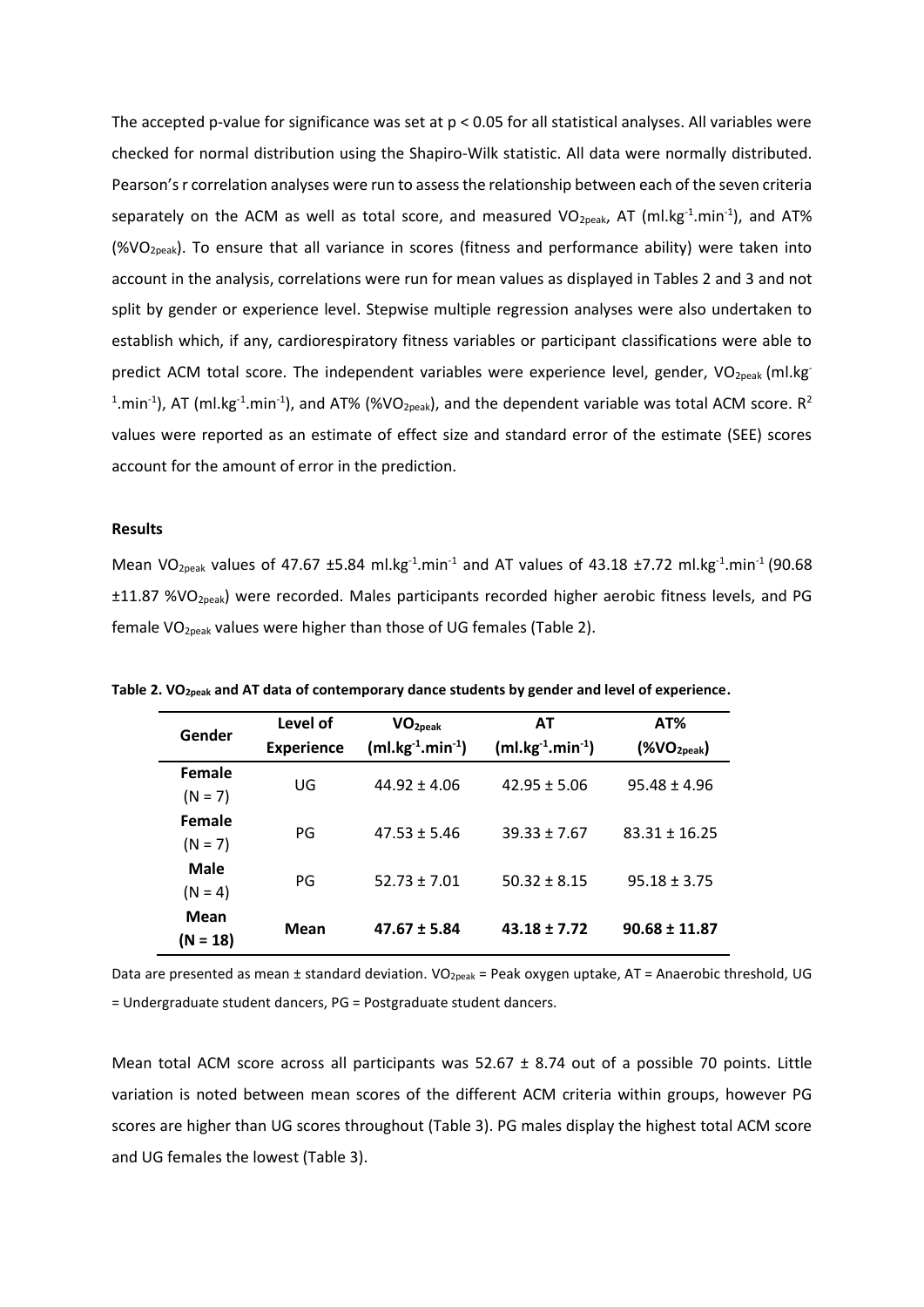Results demonstrated no significant correlations between mean cardiorespiratory fitness variables and ACM scores (Figure 1). In line with trends displayed in Table 3, multiple regression analysis revealed experience level to be the only significant predictor of performance (total ACM score) (p < 0.05, R<sup>2</sup>=0.12, SEE=11.91).

**Table 3. ACM scoring data of contemporary dance students by gender and level of experience.** 

|             |                               | <b>ACM scoring criteria</b> |                 |                 |                 |                 |                 |                 |                    |                  |
|-------------|-------------------------------|-----------------------------|-----------------|-----------------|-----------------|-----------------|-----------------|-----------------|--------------------|------------------|
| Gender      | Level of<br><b>Experience</b> | 1                           | $\mathbf{2}$    | 3               | 4               | 5               | 6               | 7               | <b>Total score</b> |                  |
| Female      | UG                            |                             | $6.71 \pm 1.11$ | $7.71 \pm 1.11$ | $7.71 \pm 1.50$ | $6.71 \pm 1.11$ | $7.00 \pm 0.82$ | $6.43 \pm 1.40$ | $6.71 \pm 1.89$    | $49.00 \pm 8.19$ |
| $(N = 7)$   |                               |                             |                 |                 |                 |                 |                 |                 |                    |                  |
| Female      | PG                            | $7.71 \pm 1.38$             | $7.57 \pm 1.27$ | $7.86 \pm 1.35$ | $7.71 \pm 1.11$ | $8.29 \pm 0.95$ | $7.43 \pm 1.13$ | $7.57 \pm 1.40$ | 54.14 ±7.90        |                  |
| $(N = 7)$   |                               |                             |                 |                 |                 |                 |                 |                 |                    |                  |
| <b>Male</b> | PG                            | $7.50 \pm 1.73$             | $8.00 + 1.41$   | $8.25 \pm 1.71$ | $7.75 \pm 1.89$ | $8.50 + 1.29$   | $8.00 \pm 1.41$ | $8.50 + 1.91$   | 56.50 ±10.85       |                  |
| $(N = 4)$   |                               |                             |                 |                 |                 |                 |                 |                 |                    |                  |
| Mean        | <b>Mean</b>                   | $7.28 \pm 1.36$             | $7.72 \pm 1.18$ | $7.89 \pm 1.41$ | $7.33 \pm 1.33$ | $7.83 \pm 1.15$ | $7.17 \pm 1.38$ | $7.44 \pm 1.76$ | 52.67 ±8.74        |                  |
| $(N = 18)$  |                               |                             |                 |                 |                 |                 |                 |                 |                    |                  |

Data are presented as mean ± standard deviation. ACM = Aesthetic competence measure, UG = Undergraduate student dancers, PG = Postgraduate student dancers. ACM criteria: 1 = control of movement, 2 = spatial skills, 3 = accuracy of movement, 4 = technique, 5 = dynamics, timing, and rhythmical accuracy, 6 = performance qualities, 7 = overall performance.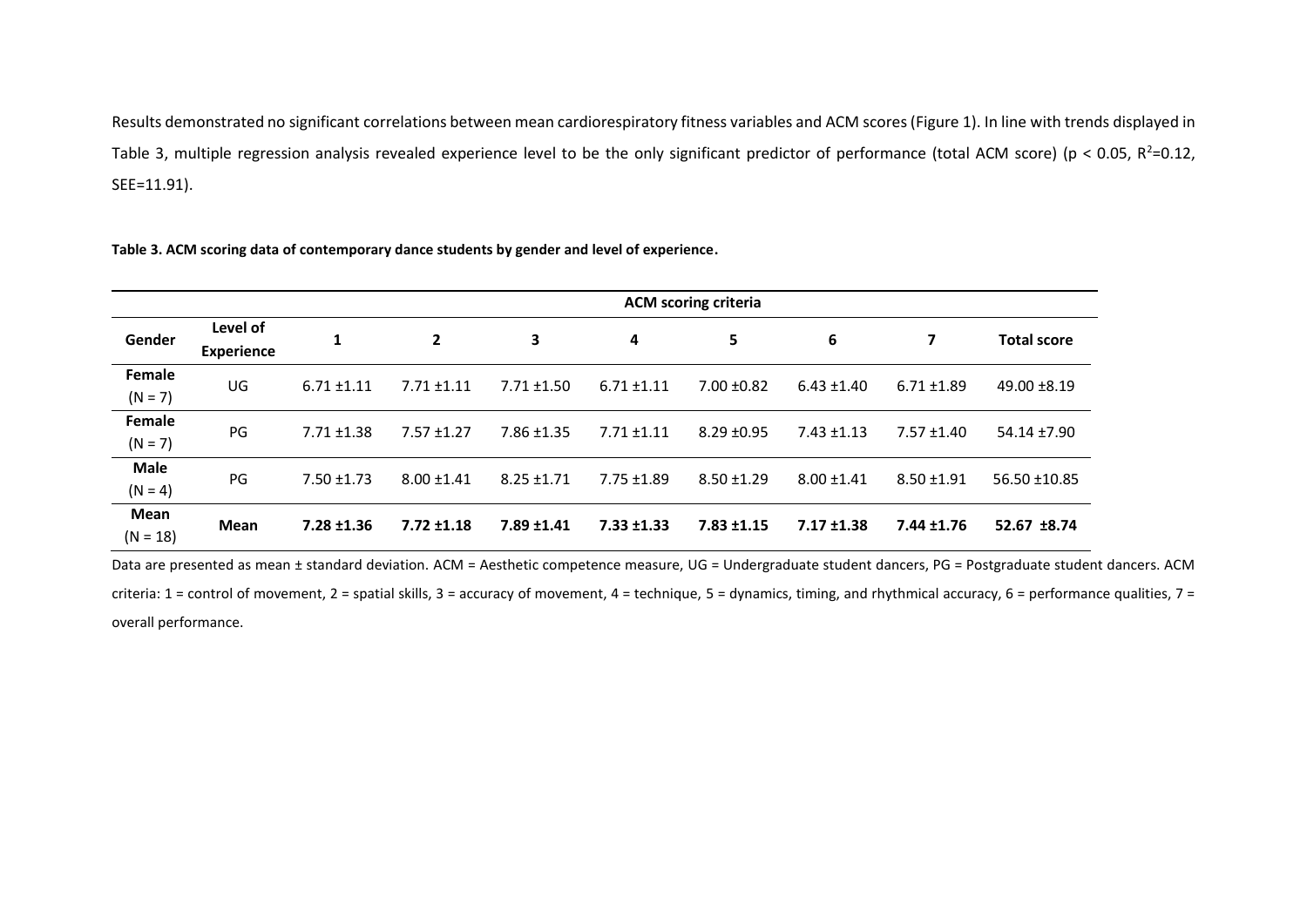

**Figure 1. Correlation plot displaying the relationship between mean ACM total score and A) mean VO2peak, B) mean AT, and C) mean AT% for all participants.** VO2peak = Peak oxygen uptake, AT = Anaerobic threshold ACM = Aesthetic competence measure.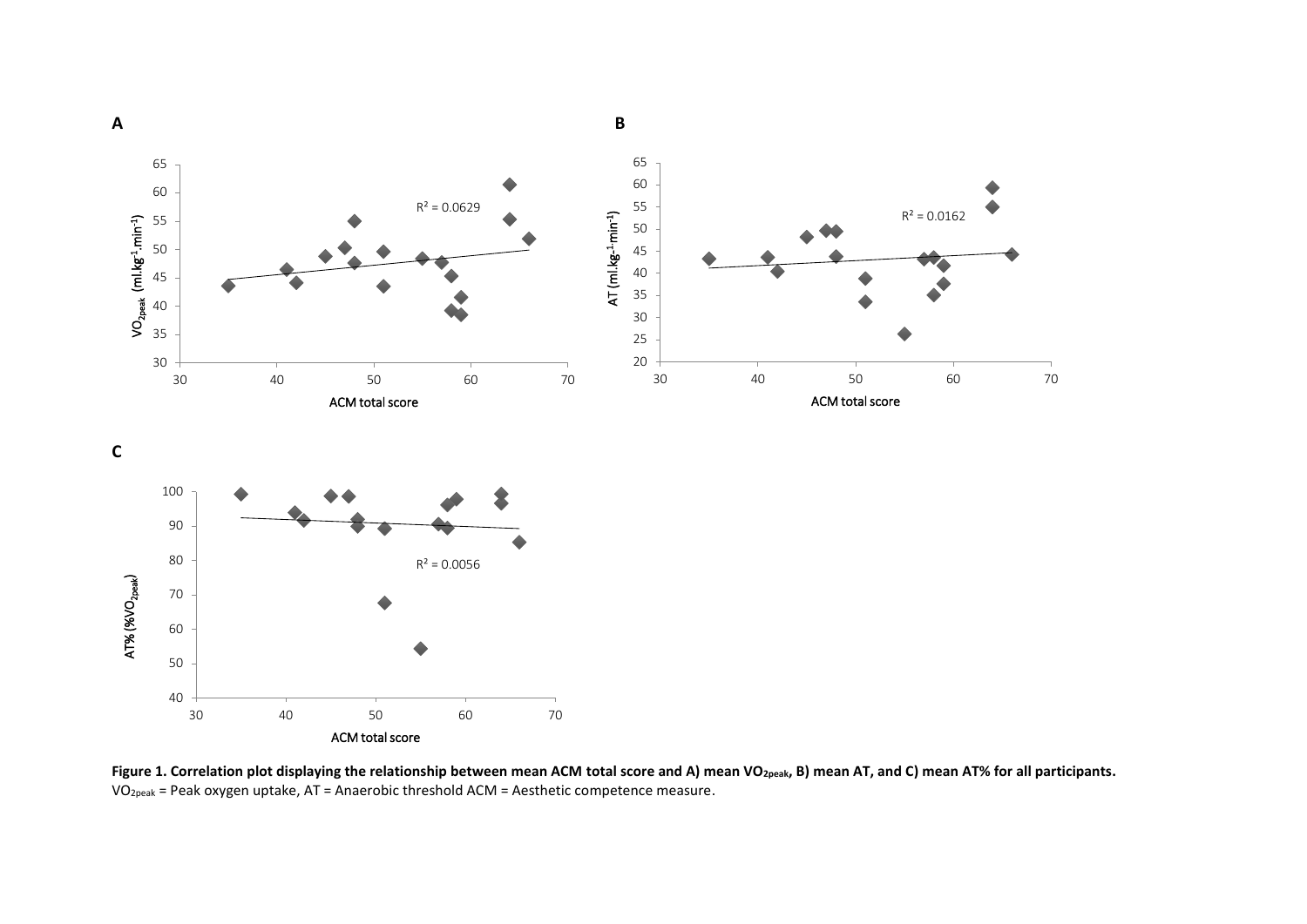### **Discussion**

The aim of this study was to directly compare commonly used markers of cardiorespiratory fitness to a previously developed and used measure of aesthetic competence (ACM) in student contemporary dancers. Results of this study concur with those of Angioi et al.<sup>3</sup> that a direct correlation is not observable between measures of cardiorespiratory fitness and performance ability as measured by the ACM, despite differences in the measures of cardiorespiratory fitness used across the two studies. In the present study, both group and overall mean VO<sub>2peak</sub> values are higher than those previously reported for contemporary dance students, as reviewed by Angioi et al.<sup>5</sup> (Table 2). Such comparison is not directly available for AT values, although values from various other dance genres for adult professionals and students range from 73.9 – 85.1 %VO<sub>2peak</sub>,<sup>19,25,26</sup> which is lower than the overall mean in the present study (Table 2). Higher scores were also found in individual criteria and total scores in the ACM than previous studies using the same measure<sup>3,4</sup> (Table 3). Therefore, it appears that, on average, the dancers in the present study had higher cardiorespiratory fitness and performance levels than those of previous studies. However, the limited range of scores presented on both measures may have influenced the findings of the present study. In order to examine the relationship between variables accurately, the full spectrum of high and low scores for both variables is necessary to allow a direct comparison of high and low fit individuals with high and low scores on the ACM.

Level of experience was the only significant predictor of ACM total score. As dance is a high skill based activity this is perhaps unsurprising; however, it is also worth highlighting that the number of years of experience and training an individual dancer has completed are not necessarily directly related to their level of skill. Nevertheless, it is interesting to see that within two groups who are training at the same institution, and therefore under similar ethos and focus, the dancers who are further through their training score higher on the ACM. This may, however, also merely be reflective of the higher standard of the PG group, whereby only twelve dancers are chosen for the programme each year out of those who audition. The same high selection standards are not imposed on the UG group, which has an average year group size of 90 students. This higher skill level in the PG dancers may also be reflective of the importance of technical skill for successfully transitioning from student to professional dance, whereby only those with a high technical mastery of skills are likely to succeed. In support of this, Angioi et al.<sup>3</sup> state that technical mastery of skills seems to be the essential factor in achieving aesthetic competence during dance performance.

Findings of this study further highlight the potential value of cardiorespiratory fitness as falling outside of the aesthetics of dance performance, emphasising the importance of a good foundation fitness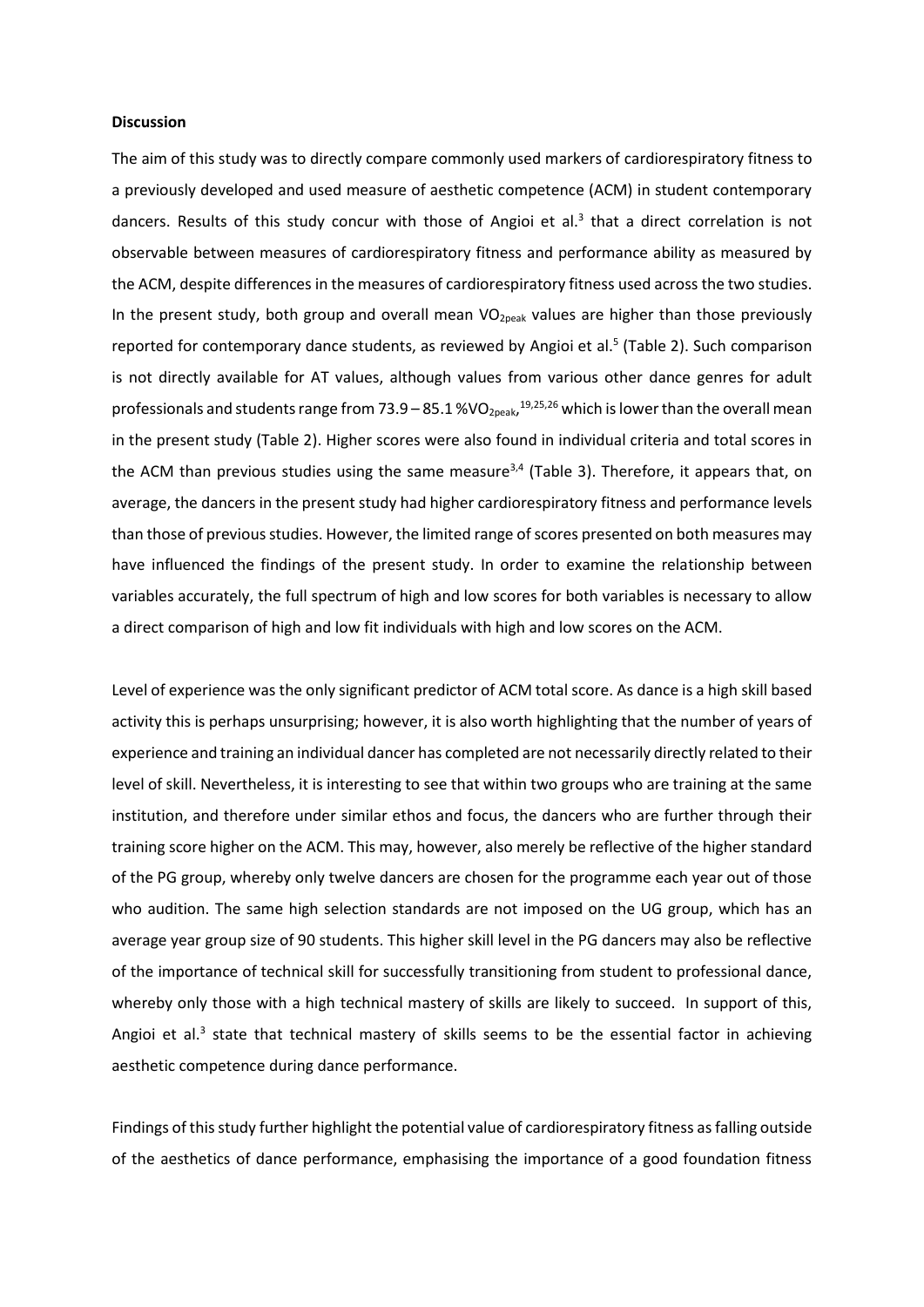level to support training and performance. A higher level of fitness theoretically should allow dancers to push their technical development further, by being able to train at a higher intensity for longer, or at a lower relative intensity for a given movement thereby preserving energy; however, the magnitude of this indirect impact upon aesthetic competence is perhaps difficult to quantify. As previously discussed, technical skill development is currently the focus of vocational dance training and while this is undoubtedly a very important aspect of dance performance, it is often developed at the detriment of other aspects which perhaps contribute more indirectly to performance. Injury rates continue to be high in dancers of all levels and fitness levels are consistently documented as low, suggesting that current training is not adequately addressing the supportive physiological development of dancers. Wyon and Redding<sup>27</sup> state that enhancement of the aerobic system is required, particularly at the prerehearsal stage, in order to allow dancers to develop the physiological capability to cope with the stresses of performance.

There are some limitations of this study, which must be taken into account in analysing the results. Firstly, although possessing adequate power, the sample used exhibited limited variation about mean values for fitness and performance variables, the potential implications of which were previously discussed. A further limitation exists in the nature of the performance video clips used for ACM scoring, which was inconsistent both between and within groups. Most notably, dancers were assessed on different pieces of choreography. Confounding variables of temporal and intensity characteristics of the pieces, may alter perceptions of their ability to execute the movement fully. Furthermore, clips of each individual dancer were not taken from consistent time points within the piece; some were closer to the end of the piece, some closer to the beginning. As is the case with most dance performance some individual dancers also had bigger roles in the pieces than others and, therefore, spent a greater proportion of the time dancing. Therefore, levels of fatigue may have varied for different participants. Features of the piece such as these may help in determining the applicability of technique based measures as we may see decrements in technique in less fit dancers over a longer period of continuous dancing. This calls into question the applicability, validity, and reliability of performance and aesthetic competence measures to compare to fitness variables. The highly subjective nature of dance performance assessment means that it is challenging to assess the accuracy of any such tool developed for its measurement. Only one judge was used for scoring in the present study; however, using two or three judges in future research could help to identify inconsistencies in scoring, and allow further reliability analysis to be undertaken on the ACM.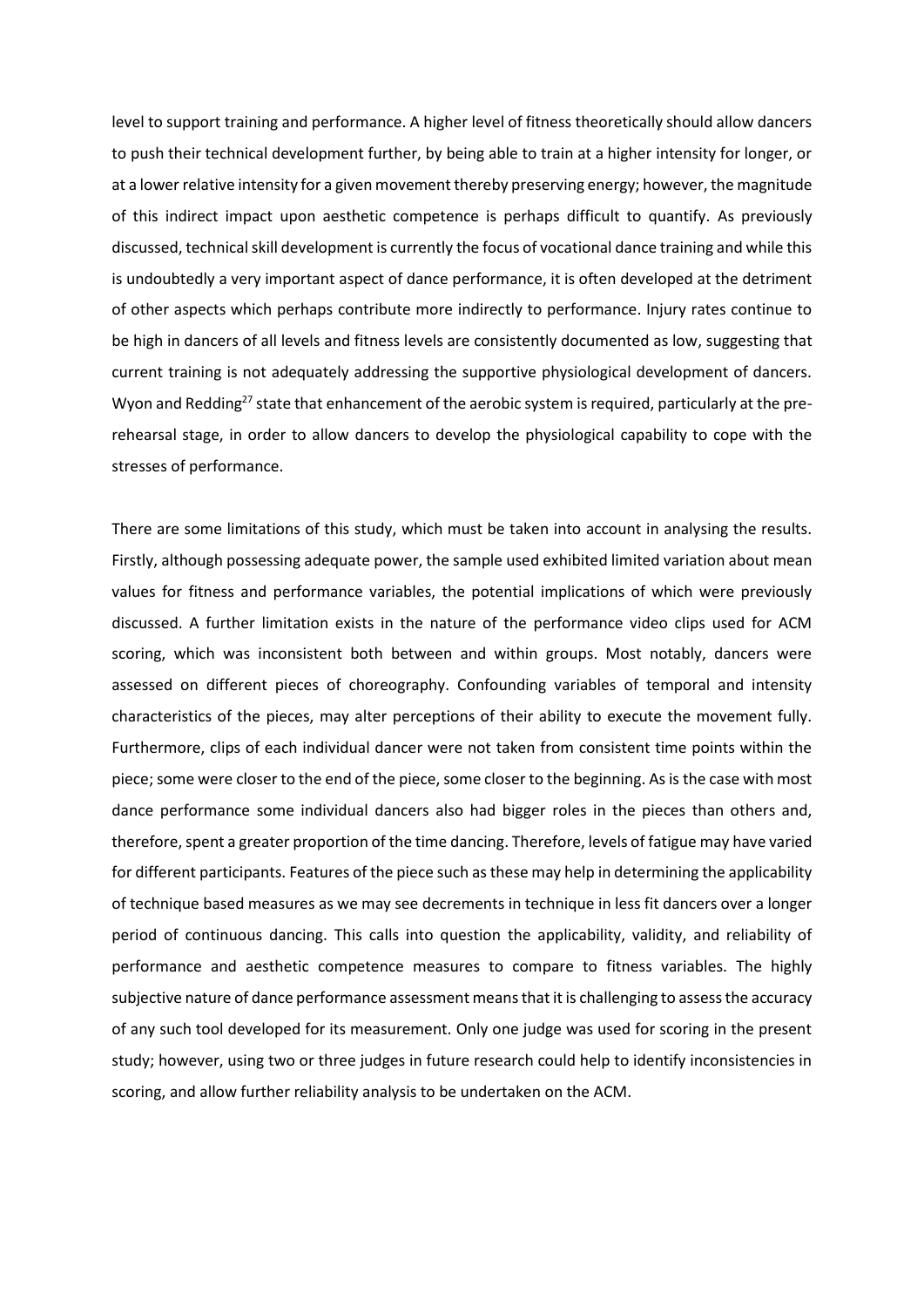## **Conclusions**

The primary finding of the present study was no significant relationship between cardiorespiratory fitness measures reported and aesthetic competence. Given the limitations of this study, a larger scale study is warranted with a more diverse sample and which takes into account many of the confounding variables mentioned above in its design. Further discussion and investigation of appropriate outcome measures for dance is also needed in order to allow more accurate appraisal of the impact of the various factors integral in building towards optimal performance from a multi-disciplinary viewpoint. The primary focus of current dance training practices remains on technical skill development; however, it appears that there is a strong enough evidence-based rationale for training to allow some portion of this focus to shift to ensuring appropriate physiological development. Further intervention studies are warranted to examine the potentially wide-ranging impacts of this approach.

## **References**

- 1. Koutedakis Y, Jamurtas A. The Dancer as a Performing Athlete: Physiological Considerations. Sports Med. 2004;34(10):651–661.
- 2. Kirkland A, Hopker J, Jobson S. Learning from the success of British Cycing perspectives on developing excellence in practice. Sport Exerc Sci. 2013;(35):22–23.
- 3. Angioi M, Metsios GS, Twitchett E, Koutedakis Y, Wyon M. Association Between Selected Physical Fitness Parameters and Aesthetic Competence in Contemporary Dancers. J Dance Med Sci. 2009;13(4):115–123.
- 4. Angioi M, Metsios G, Twitchett EA, Koutedakis Y, Wyon M. Effects of supplemental training on fitness and aesthetic competence parameters in contemporary dance: a randomised controlled trial. Med Probl Perform Art. 2012;27(1):3–8. PMID: 22543316
- 5. Angioi M, Metsios G, Koutedakis Y, Wyon M. Fitness in Contemporary Dance: A Systematic Review. Int J Sports Med. 2009;30(07):475–484.
- 6. Cohen A. Dance--Aerobic and Anaerobic. J Phys Educ Recreat Dance. 1984;55(3):51–53.
- 7. Kirkendall DT, Calabrese LH. Physiological aspects of dance. Clin Sports Med. 1983;2(3):525– 537. PMID: 6652701
- 8. Koutedakis Y, Hukam H, Metsios G, Nevill A, Giakas G, Jamurtas A, Myszkewycz L. The effects of three months of aerobic and strength training on selected performance- and fitness-related parameters in modern dance students. J Strength Cond Res. 2007;21(3):808–812. PMID: 17685714
- 9. Rafferty S. Considerations for Integrating Fitness into Dance Training. J Dance Med Sci. 2010;14(2):45–49.
- 10. Ramel E, Thorsson O, Wollmer P. Fitness training and its effect on musculoskeletal pain in professional ballet dancers. Scand J Med Sci Sports. 1997;7(5):293–298.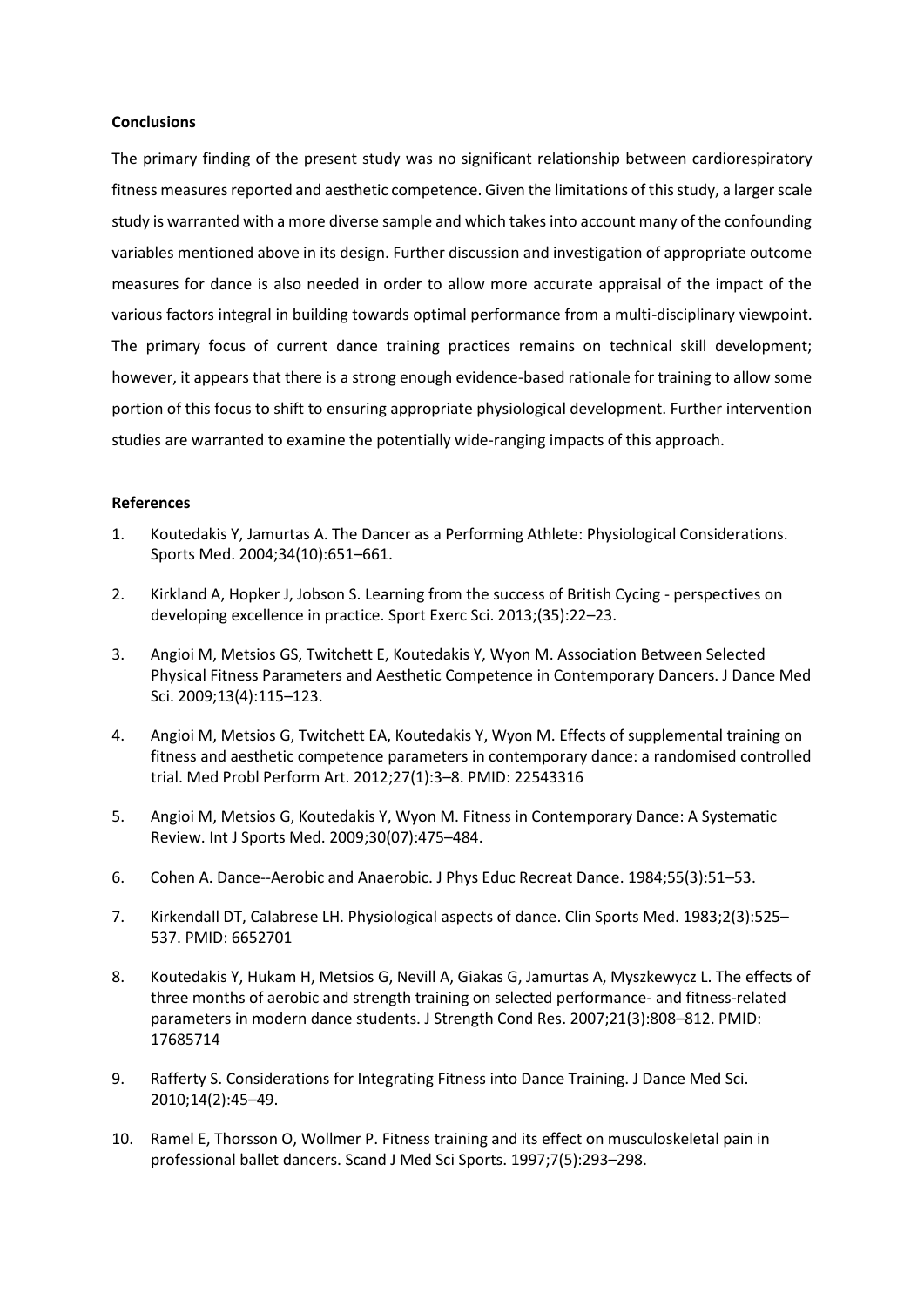- 11. Twitchett EA, Angioi M, Koutedakis Y, Wyon M. Do increases in selected fitness parameters affect the aesthetic aspects of classical ballet performance? Med Probl Perform Art. 2011;26(1):35–38. PMID: 21442135
- 12. Twitchett EA, Koutedakis Y, Wyon MA. Physiological Fitness Professional Classical Ballet Performance: A Brief Review. J Strength Cond Res. 2009;23(9):2732–2740.
- 13. Twitchett E, Brodrick A, Nevill AM, Koutedakis Y, Angioi M, Wyon M. Does physical fitness affect injury occurrence and time loss due to injury in elite vocational ballet students? J Dance Med Sci. 2010;14(1):26–31. PMID: 20214852
- 14. Wyon M. Cardiorespiratory Training for Dancers. J Dance Med Sci. 2005;9(1):7–12.
- 15. Chatfield SJ. A test for evaluating proficiency in dance. J Dance Med Sci. 2009;13(4):108–114. PMID: 19930812
- 16. Krasnow D, Chatfield SJ. Development of the "performance competence evaluation measure": assessing qualitative aspects of dance performance. J Dance Med Sci. 2009;13(4):101–107. PMID: 19930811
- 17. Schantz PG, Astrand PO. Physiological characteristics of classical ballet. Med Sci Sports Exerc. 1984;16(5):472–476. PMID: 6513765
- 18. Wyon MA, Deighan MA, Nevill AM, Doherty M, Morrison SL, Allen N, Jobson SJ, George S. The Cardiorespiratory Anthropometric, and Performance Characteristics of an International/National Touring Ballet Company. J Strength Cond Res. 2007;21(2):389–393.
- 19. Wyon MA, Allen N, Cloak R, Beck S, Davies P, Clarke F. Assessment of Maximum Aerobic Capacity and Anaerobic Threshold of Elite Ballet Dancers. Med Probl Perform Art. 2016;31(3):145–150. PMID: 27575290
- 20. Bronner S, Codman E, Hash-Campbell D, Ojofeitimi S. Differences in Preseason Aerobic Fitness Screening in Professional and Pre-professional Modern Dancers. J Dance Med Sci. 2016;20(1):11–22.
- 21. Wyon M. Testing an aesthetic athlete: contemporary dance and classical ballet dancers. In: Winter EM, Jones AM, Davison RCR, Bromley PD, Mercer T, editors. Sport Exerc Physiol Test Guidel Vol II - Exerc Clin Test Br Assoc Sport Exerc Sci Guide. London: Routledge; 2006.
- 22. James DVB, Sandals LE, Wood DM, Jones AM. Pulmonary gas exchange. In: Winter EM, Jones AM, Davison RCR, Bromley PD, Mercer T, editors. Sport Exerc Physiol Test Guidel Vol II - Exerc Clin Test Br Assoc Sport Exerc Sci Guide. London: Routledge; 2006.
- 23. Guidetti L, Emerenziani GP, Gallotta MC, Da Silva SG, Baldari C. Energy cost and energy sources of a ballet dance exercise in female adolescents with different technical ability. Eur J Appl Physiol. 2008;103(3):315–321. PMID: 18340457
- 24. Wasserman K, Hansen J, Sietsema K, Sue DY, Stringer WW, Sun X-G, Whipp BJ. Principles of Exercise Testing and Interpretation: Including Pathophysiology and Clinical Applications. 5th Revised edition. Lippincott Williams and Wilkins; 2011.
- 25. Maciejczyk M, Feć A. Evaluation of Aerobic Capacity and Energy Expenditure in Folk Dancers. Hum Mov. 2013;14(1):76–81.